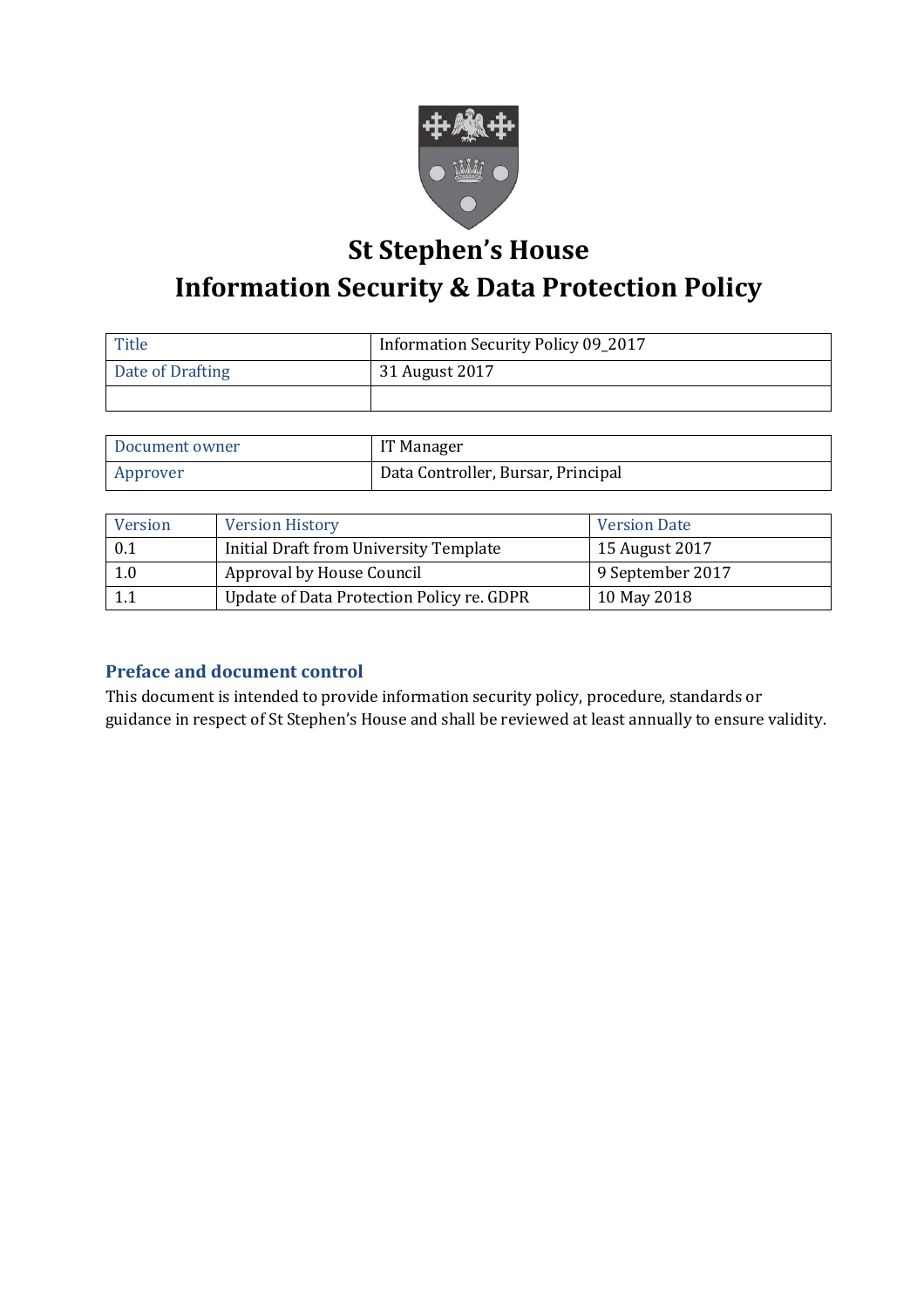# **Part I – Approach to Information Security**

#### **1. Purpose**

This policy outlines St Stephen's House's approach to information security management and provides the guiding principles and responsibilities to ensure St Stephen's House's security objectives are met.

# **2. Scope**

This policy is applicable across St Stephen's House and individually applies to:

- all individuals who have access to St Stephen's House information and technologies;
- all facilities, technologies and services that are used to process St Stephen's House information;
- information processed, in any format, by St Stephen's House pursuant to its operational activities;
- internal and external processes used to process St Stephen's House information; and
- external parties that provide information processing services to St Stephen's House.

# **3. Objectives**

St Stephen's House's objectives for information security are that:

- a culture is embedded to ensure all teaching, research and administration activities consider information security;
- individuals are aware and kept informed of their information security responsibilities;
- information risks are identified, managed and mitigated to an acceptable level;
- authorised users can securely access information to perform their roles;
- facilities, technologies and services adequately balance usability and security;
- implemented security controls are pragmatic, effective and measurable;
- contractual, regulatory and legal obligations relating to information security are met; and
- incidents are effectively managed and resolved, and learnt from to improve our control environment.

# **4. Information Security Policy Framework (ISPF)**

Information is critical to St Stephen's House operations and failure to protect information increases the risk of financial and reputational losses. St Stephen's House is committed to protecting information, in all its forms, from loss of **confidentiality**, **integrity** and **availability** ensuring that:

- all staff complete information security awareness training;
- information security risk is adequately managed and risk assessments on IT systems and business processes are performed where appropriate;
- all relevant information security requirements of St Stephen's House are covered in agreements with any third-party partners or suppliers, and compliance against these is monitored;
- appropriate information security controls are implemented to protect all IT facilities, technologies and services used to access, process and store St Stephen's House information;
- all information security incidents are reported in a timely manner via appropriate management channels, information systems are isolated, and incidents properly investigated and managed;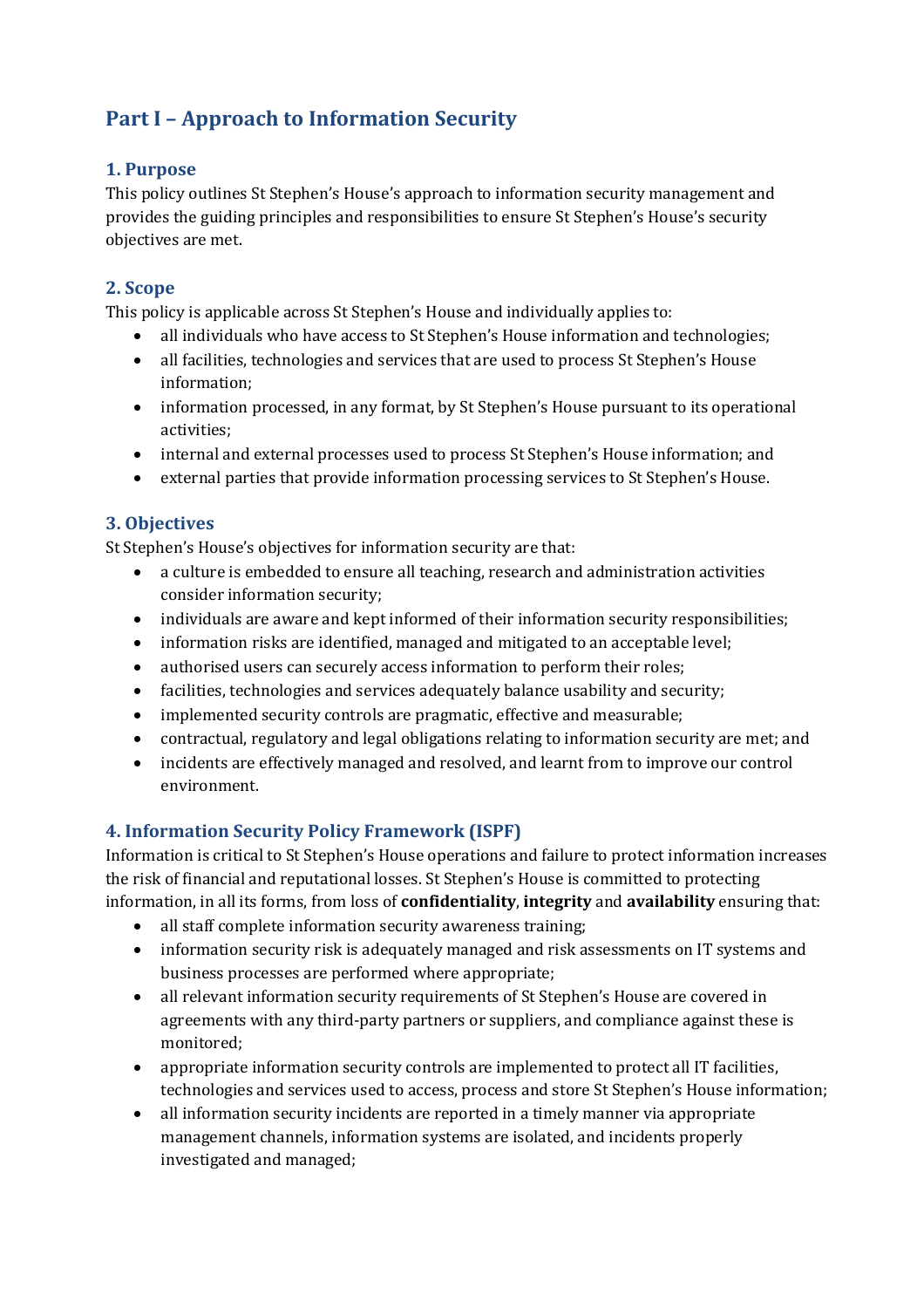- Information Asset Owners are identified for all St Stephen's House information assets, assets are classified according to how critical and sensitive they are, and rules for their use are in place; and
- information security controls are monitored to ensure they are adequate and effective.

To provide the foundation of a pragmatic information security framework, St Stephen's House will implement a set of minimum information security controls, known as the *baseline*, either as published by the University's Information Security team or of equivalent strength. Where research, regulatory or national requirements exceed this baseline, controls will be increased at necessary service or project level. Where it is not possible or practicable to meet the baseline, exceptions will be documented to justify the deviation and appropriate compensating controls will be put in place.

The baseline will support St Stephen's House in achieving its information security objectives. The policy and the baseline shall be communicated to users and relevant external parties, and available as a public document on the College website.

# **5. Responsibilities**

The following bodies and individuals have specific information security responsibilities:

- **The Principal** is accountable for the effective implementation of this information security policy, and supporting information security rules and standards, within St Stephen's House.
- **House Council, as Governing Body** has executive responsibility for information security within St Stephen's House. Specifically, House Council has responsibility for overseeing the management of the security risks to St Stephen's House's staff and students, its infrastructure and its information.
- **The Data Controller** is responsible for establishing and maintaining St Stephen's House's information security management framework to ensure the availability, integrity and confidentiality of St Stephen's House's information. The Data Controller will lead on the definition and implementation of St Stephen's House's information security arrangements.
- **Users** are responsible for making informed decisions to protect the information that they process.

# **6. Compliance**

St Stephen's House shall conduct information security compliance and assurance activities, facilitated by the University's Information Security Team, to ensure information security objectives and the requirements of the ISPF are met. Wilful failure to comply with the policy and baseline will be treated extremely seriously by St Stephen's House and may result in enforcement action on a group and/or an individual.

# **7. Review and Development**

This policy, and supporting ISPF documentation, shall be reviewed and updated by the Data Controller and approved by Governing Body on an annual basis to ensure that they:

- remain operationally fit for purpose;
- reflect changes in technologies;
- are aligned to industry best practice; and
- support continued regulatory, contractual and legal compliance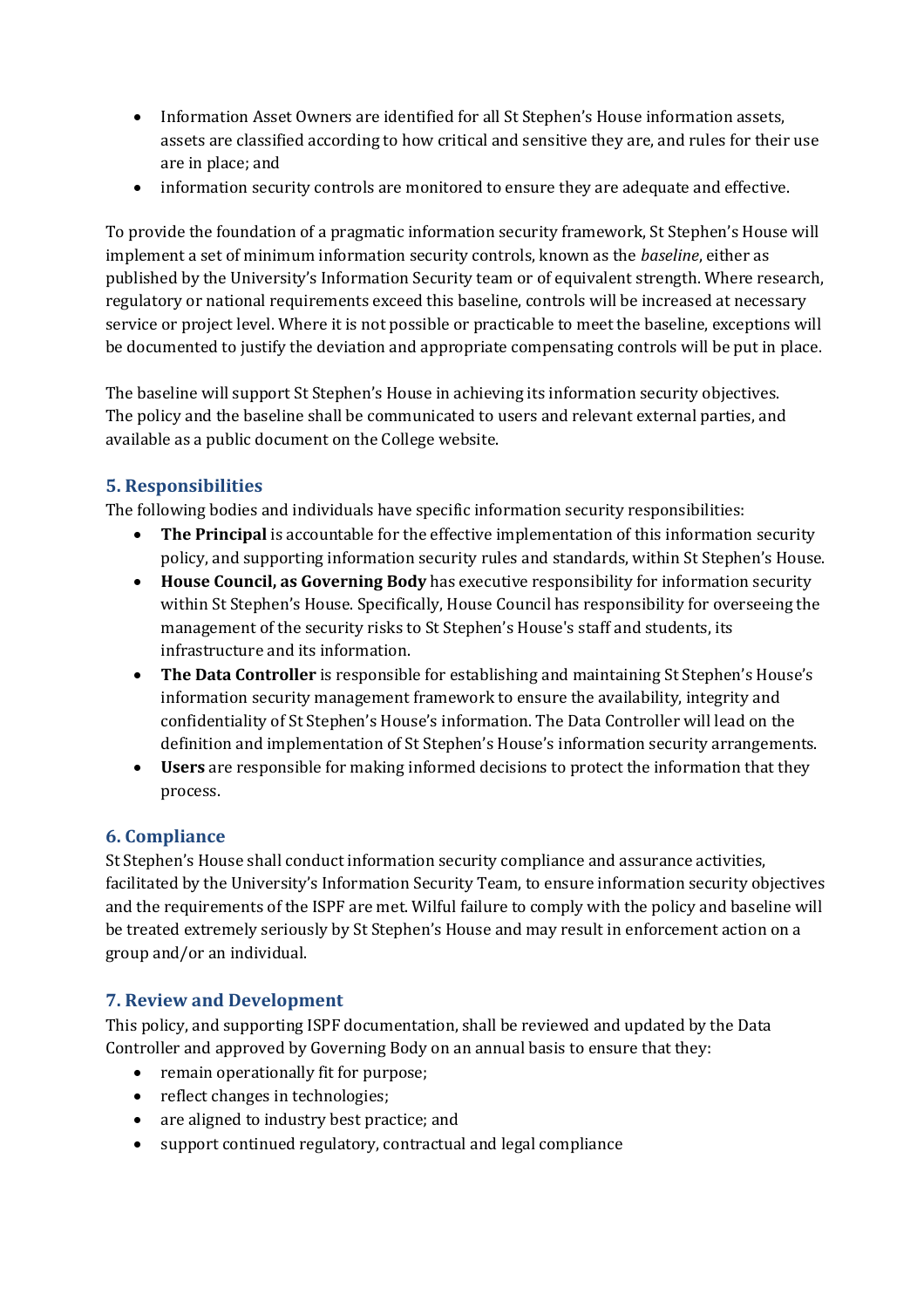# **Part 2 – Data Protection**

#### **1. Introduction**

St Stephen's House is fully committed to compliance with the requirements of the Data Protection Act 1998 (DPA), which came into force on 1 March 2000, and to the General Data Protection Regulation 2016 (GDPR), which comes into force on 25 May 2018. The GDPR replaces the EU Data Protection Directive of 1995 and supersedes the laws of individual Member States. Its purpose is to protect the 'rights and freedoms' of natural persons (ie living individuals) and to ensure that personal data is not processed without their knowledge, and wherever possible, that it is processed with their consent. The College subscribes fully to the University's policy on Data Protection, available at: http://www.admin.ox.ac.uk/councilsec/dp/policy.shtml

We are required to maintain certain personal data about individuals for the purposes of satisfying our operational and legal obligations. We recognise the importance of correct and lawful treatment of personal data, as it helps to maintain confidence in our organisation and to ensure efficient and successful outcomes when using this data.

The types of personal data that we may process include information about current, past and prospective employees; students and academic visitors; clients and customers; suppliers and other organisations with whom we have dealings. Personal data may consist of any kind or format of information kept on paper, computer or other electronic media, all of which is protected under the DPA, and GDPR. For our full list of policies on the handling of information, please see our public website at: https://www.ssho.ox.ac.uk/about/policies/gdpr-2018.html

# **2. Principles**

We endorse and adhere to the eight principles of the several Data Protection Acts, which are summarised as follows. Data must:

- 1. be processed fairly, transparently and lawfully and shall not be processed unless certain conditions are met.
- 2. be obtained for an explicitly specified and lawful purpose and shall not be processed in any manner incompatible with that purpose.
- 3. be adequate, relevant and not excessive for those purposes.
- 4. be accurate and, where necessary, kept up-to-date.
- 5. only be kept for as long as is necessary for the purpose for which it was obtained.
- 6. be processed in accordance with the data subject's rights.
- 7. be kept secure from unauthorised or unlawful processing and protected against accidental loss, destruction or damage by using the appropriate technical and organisational measure.
- 8. not be transferred to a country or territory outside the European Economic Area, unless that country or territory ensures an adequate level of protection for the rights and freedoms of data subjects in relation to the processing of personal data.

These principles apply to obtaining, handling, processing, transportation and storage of personal data. Employees and agents of the College who obtain, handle, process, transport and store personal data for use must adhere to these principles at all times. Further, the GDPR requires that the College as data controller, can demonstrate compliance with the accountability principle, with proper documentation of process and data retention.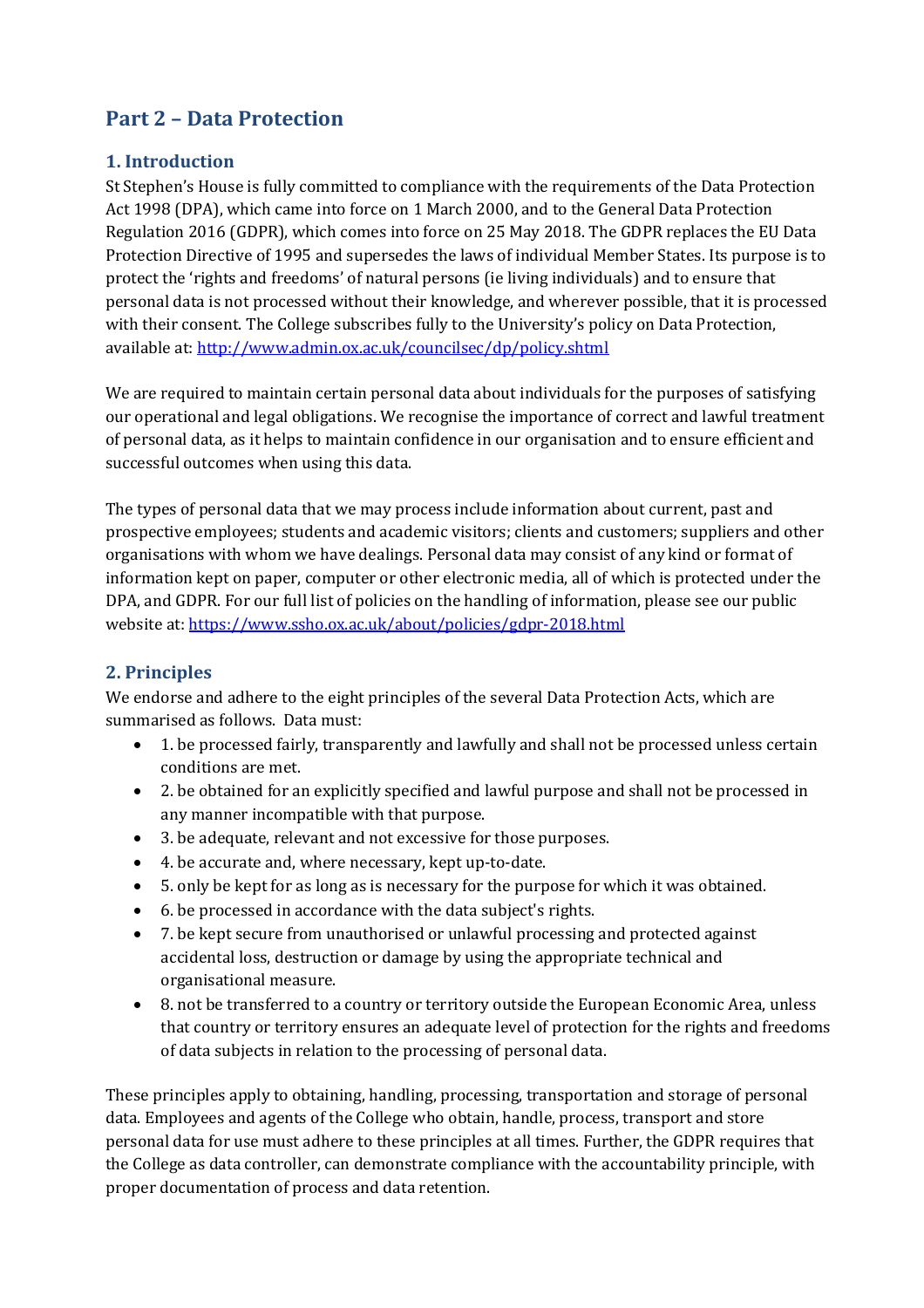#### **3. Types of data**

Data Protection legislation lays down conditions for the processing of any personal data, and makes a distinction between personal data and "sensitive" personal data.

Personal data is defined as information relating to a living individual who can be identified from that data; or from that data and other information which is in the possession of, or is likely to come into the possession of the data controller, and includes an expression of opinion about the individual and any indication of the intentions of the data controller, or any other person in respect of the individual.

Sensitive personal data is defined as personal information regarding an individual's racial or ethnic origin; political opinion; religious or other beliefs; trade union membership; physical or mental health or condition; sexual life; or criminal proceedings or convictions.

# **4. Handling of personal/sensitive information**

The College will, through appropriate management and the use of strict criteria and controls:

- observe fully the conditions concerning the fair collection and use of personal information.
- specify the purpose for which information is used.
- collect and process information only to the extent that it is needed to fulfil operational needs or legal requirements.
- endeavour always to ensure the quality of information used.
- not keep information for longer than required operationally or legally.
- always endeavour to safeguard personal information by physical and technical means (i.e. keeping paper files and other records or documents containing personal/sensitive data in a secure environment; protecting personal data held on computers and computer systems by the use of secure passwords, which where possible, are changed periodically and ensuring that individual passwords are not easily compromised).
- ensure that personal information is not transferred abroad without suitable safeguards.
- ensure that the lawful rights of people about whom the information is held can be fully exercised.

In addition, the College will ensure that:

- there is someone with specific responsibility for data protection in the organisation (the designated Data Protection Officer) as defined within the GDPR.
- all employees managing and handling personal information understand that they are contractually responsible for following good data protection practice.
- all employees managing and handling personal information are appropriately trained.
- all employees managing and handling personal information are appropriately supervised.
- a clear procedure is in place for anyone wanting to make enquiries about handling personal information, whether a member of staff or a member of the public, and that such enquiries are promptly and courteously dealt with.
- methods of handling personal information are regularly assessed and evaluated.
- data sharing is carried out under a written agreement, setting out the scope and limits of the sharing.
- any disclosure of personal data will be in compliance with approved procedures.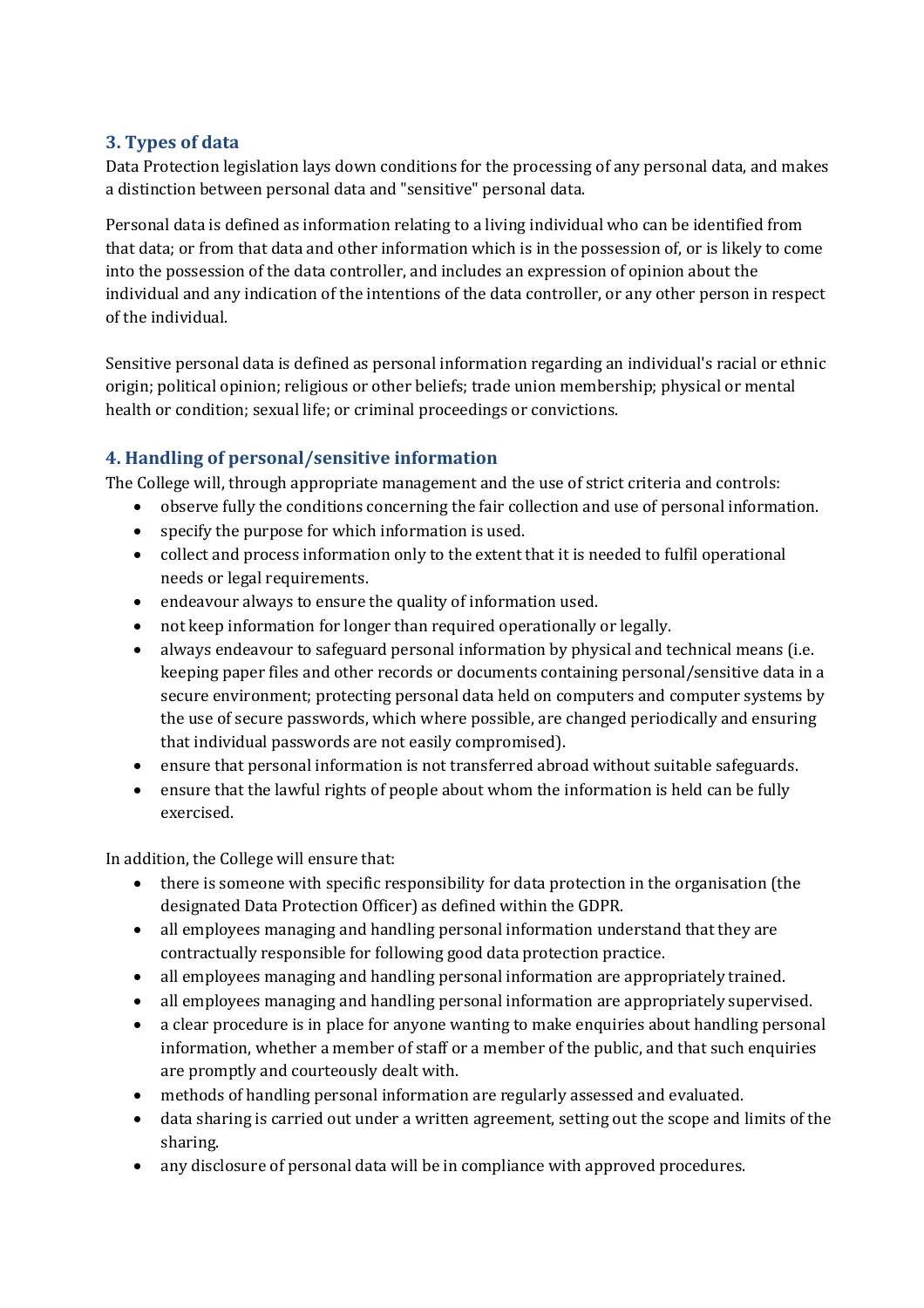Note that, by law, St Stephen's House has to provide employee liability information to any organisation that our employees are transferring to, in line with the Transfer of Undertakings Regulations.

#### **5. Access to personal data**

All individuals who are the subject of personal data held by us are entitled to:

- ask what information we hold about them, to whom it has been disclosed, and why.
- ask how to gain access to it.
- be informed how to keep it up-to-date.
- ask to have their personal data transmitted or migrated to another data controller.
- have personal data corrected where inaccurate, or removed entirely.
- prevent us from processing information or request that it is stopped if the processing of such data is likely to cause substantial, unwarranted damage or distress to the individual or anyone else.
- prevent us from processing information where the data is used for direct marketing.
- require us to ensure that no decision which significantly affects an individual is solely based on an automated process for the purposes of evaluating matters relating to him/her, such as conduct or performance.
- be informed what we are doing to comply with our legislated obligations.

This right is subject to certain exemptions which are set out in the DPA and GDPR. Any person who wishes to exercise this right should make the request in writing to the Data Protection Officer, or to the Bursar, in accordance with our published Subject Access Request process. If personal details are inaccurate, they will be amended upon request. If by providing this information we would have to disclose information relating to or identifying a third party, we will only do so provided the third party gives consent, otherwise we may edit the data to remove the identity of the third party.

Personal information will only be released to the individual to whom it relates. The disclosure of such information to anyone else without their consent may be a criminal offence. Any employee who is in doubt regarding a subject access request should check with the Data Protection Officer. Information must under no circumstances be sent outside of the EU without the prior permission of the Data Protection Officer.

We aim to comply with requests for access to personal information as quickly as possible, but will ensure that it is provided within 40 days of receipt of a written request unless there is good reason for delay. In such cases, the reason for delay will be explained in writing to the individual making the request.

#### **6. Employee responsibilities**

All employees must ensure that, in carrying out their duties, St Stephen's House is able to comply with its obligations under the Data Protection legislation and any other legislation that applies. In addition, each employee is responsible for:

- checking that any personal data that he/she provides to us is accurate and up to date.
- informing us of any changes to information previously provided, e.g. change of address.
- checking any information that we may send out from time to time, giving details of information that is being kept and processed.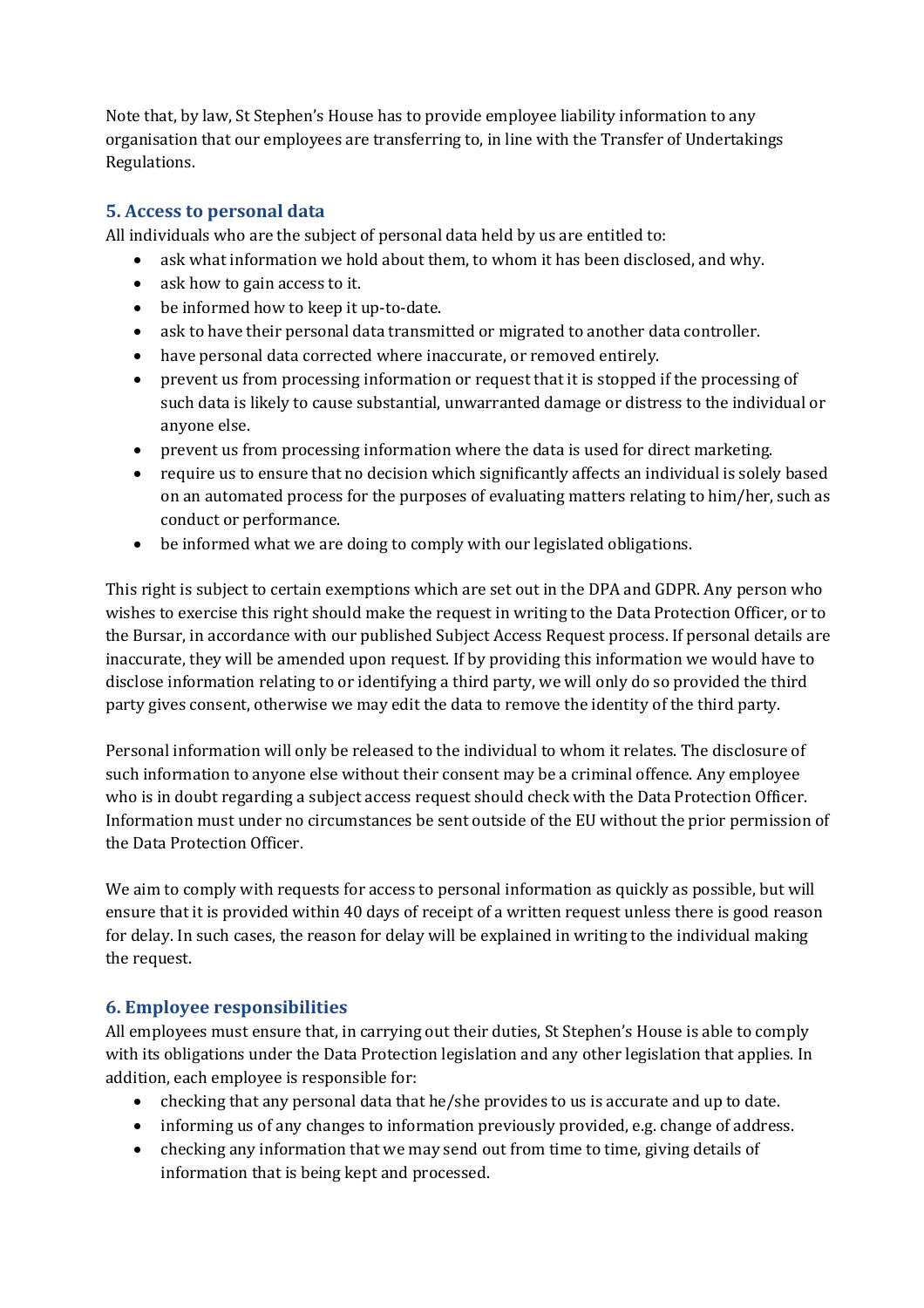if, as part of their responsibilities, employees collect information about other people or about other employees they must comply with this policy. This includes ensuring the information is processed in accordance with the DPA, is only processed for the purposes for which it is held, is kept secure, and is not kept any longer than is necessary.

Employees are reminded that the DPA does not just apply to records held relating to our employees, but also to any client files/records. Information stored on clients should be reviewed regularly to ensure it is accurate and up to date.

All documents, whether hand written or stored in emails (current or deleted) are potentially disclosable in the event of a request from an employee or client.

#### **7. Data security**

The need to ensure that data is kept securely means that precautions must be taken against physical loss or damage, and that both access and disclosure must be restricted. All employees are responsible for ensuring that any personal data that they hold is kept securely and that personal information is not disclosed either orally or in writing or otherwise to any unauthorised third party.

- All personal data should be accessible only to those who need to use it, and access may only be granted in line with the College's Information Security Policy.
- Manual and paper records must not be left where they can be accessed by unauthorised personnel and may not be removed from business premises without explicit written authorisation from either the Data Protection Officer or the College Bursar.
- Personal data may only be deleted or disposed of in line with the Records of Processing Activities (ROPAs) as published on the public website. Paper records that have reached their retention date are to be shredded and disposed of as 'confidential waste'.

# **8. Publication of information**

Information that is already in the public domain is exempt from the Data Protection Acts. This would include, for example, information on employees contained within externally circulated publications such as brochures and other sales and marketing aids. Any individual who has good reason for wishing details in such publications to remain confidential should contact the Bursar or Data Protection Officer.

#### **9. Subject consent**

The need to process data for normal purposes will be communicated to all data subjects. Our contracts of employment require the consent of employees to the processing of personal data for the purposes of administering, managing and employing our staff. This includes: payroll, benefits, medical records, absence records, sick leave/pay information, performance reviews, disciplinary and grievance matters, pension provision, recruitment, family policies (maternity, paternity, adoption, etc.) and equal opportunities monitoring.

In some cases, if the data is sensitive, for example information about health, race or gender, express consent to process the data will be obtained. Such processing may be necessary to comply with some of our policies, such as health and safety and equal opportunities.